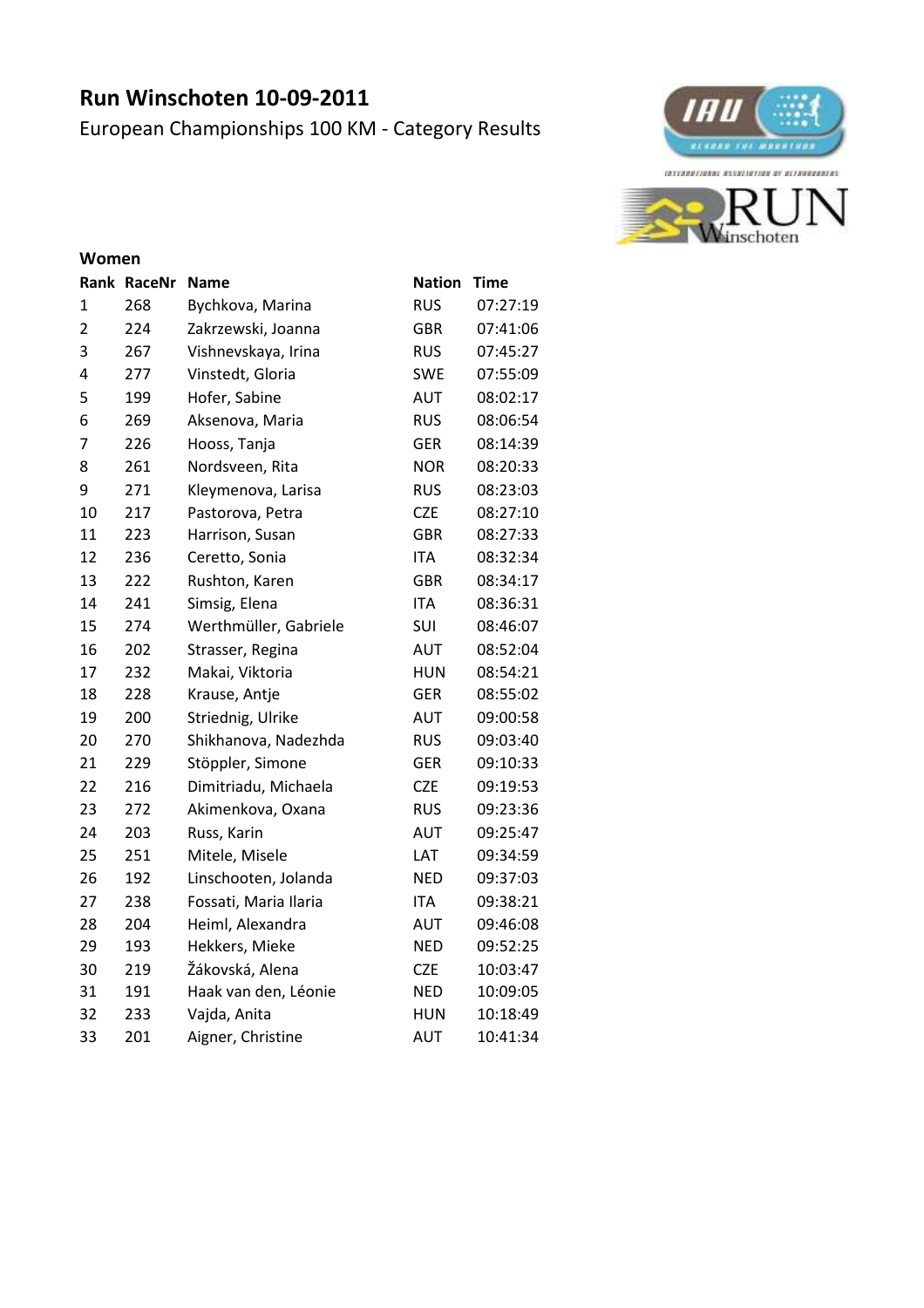# **Run Winschoten 10-09-2011**

European Championships 100 KM - Category Results



#### **Men**

|    | Rank RaceNr | <b>Name</b>                 | <b>Nation</b> | <b>Time</b> |
|----|-------------|-----------------------------|---------------|-------------|
| 1  | 97          | Calcaterra, Giorgio         | ITA           | 06:27:32    |
| 2  | 19          | Vermeesch, Pieter           | <b>BEL</b>    | 06:47:01    |
| 3  | 153         | Buud, Jonas                 | <b>SWE</b>    | 06:52:19    |
| 4  | 75          | Collet, André               | <b>GER</b>    | 07:04:35    |
| 5  | 64          | Bordet, Dominique           | <b>FRA</b>    | 07:04:37    |
| 6  | 42          | Oralek, Daniel              | <b>CZE</b>    | 07:06:48    |
| 7  | 51          | Requejo, Jose Antonio       | <b>ESP</b>    | 07:08:05    |
| 8  | 85          | Doherty, Daniel             | <b>IRL</b>    | 07:08:07    |
| 9  | 65          | Boch, Michael               | <b>FRA</b>    | 07:08:55    |
| 10 | 140         | Izmaylov, Alexey            | <b>RUS</b>    | 07:12:21    |
| 11 | 144         | Spiridonov, Vasily          | <b>RUS</b>    | 07:19:20    |
| 12 | 145         | Pavlov, Dmitry              | <b>RUS</b>    | 07:21:29    |
| 13 | 131         | Szymandera, Pawel           | <b>POL</b>    | 07:21:51    |
| 14 | 14          | Predl, Rainer               | <b>AUT</b>    | 07:22:05    |
| 15 | 67          | Jeanne, Mickael             | <b>FRA</b>    | 07:22:47    |
| 16 | 126         | Strupstad, John Henry       | <b>NOR</b>    | 07:24:37    |
| 17 | 141         | Khudyakov, Vsevolod         | <b>RUS</b>    | 07:26:14    |
| 18 | 1           | Ketellapper, Martin         | <b>NED</b>    | 07:26:45    |
| 19 | 11          | Rauth, Romed                | <b>AUT</b>    | 07:28:49    |
| 20 | 99          | Cudin, Ivan                 | <b>ITA</b>    | 07:29:40    |
| 21 | 86          | O'Neill, Chris              | <b>IRL</b>    | 07:33:24    |
| 22 | 128         | Taranger, Bjorn Tore Kronen | <b>NOR</b>    | 07:35:29    |
| 23 | 58          | Klasila, Janne              | <b>FIN</b>    | 07:35:47    |
| 24 | 160         | Zhelezov, Kostyantyn        | <b>UKR</b>    | 07:35:52    |
| 25 | 69          | Sghaier, Nizar              | <b>FRA</b>    | 07:38:07    |
| 26 | 76          | Sommer, Michael             | GER           | 07:38:59    |
| 27 | 44          | Adamec, Milan               | <b>CZE</b>    | 07:39:59    |
| 28 | 101         | Evangelisti, Michele        | <b>ITA</b>    | 07:47:35    |
| 29 | 57          | Hyppölä, Tero               | <b>FIN</b>    | 07:48:17    |
| 30 | 77          | Zimmermann, Achim           | <b>GER</b>    | 07:48:25    |
| 31 | 157         | Kovtun, Maksym              | <b>UKR</b>    | 07:49:05    |
| 32 | 70          | Stewart, Craig              | GBR           | 07:49:59    |
| 33 | 71          | Smalls, Allen               | <b>GBR</b>    | 07:53:06    |
| 34 | 21          | Casier, Gino                | BEL           | 07:54:42    |
| 35 | 56          | Halme, Tomi                 | <b>FIN</b>    | 07:54:48    |
| 36 | 95          | Bertone, Silvio             | ITA           | 07:55:19    |
| 37 | 20          | Hoeck van, Yves             | BEL           | 08:02:22    |
| 38 | 30          | Rymasheusk, Aliaksandr      | <b>BLR</b>    | 08:03:53    |
| 39 | 17          | Gratzl, Karl                | AUT           | 08:06:52    |
| 40 | 94          | Bernabei, Andrea            | ITA           | 08:07:21    |